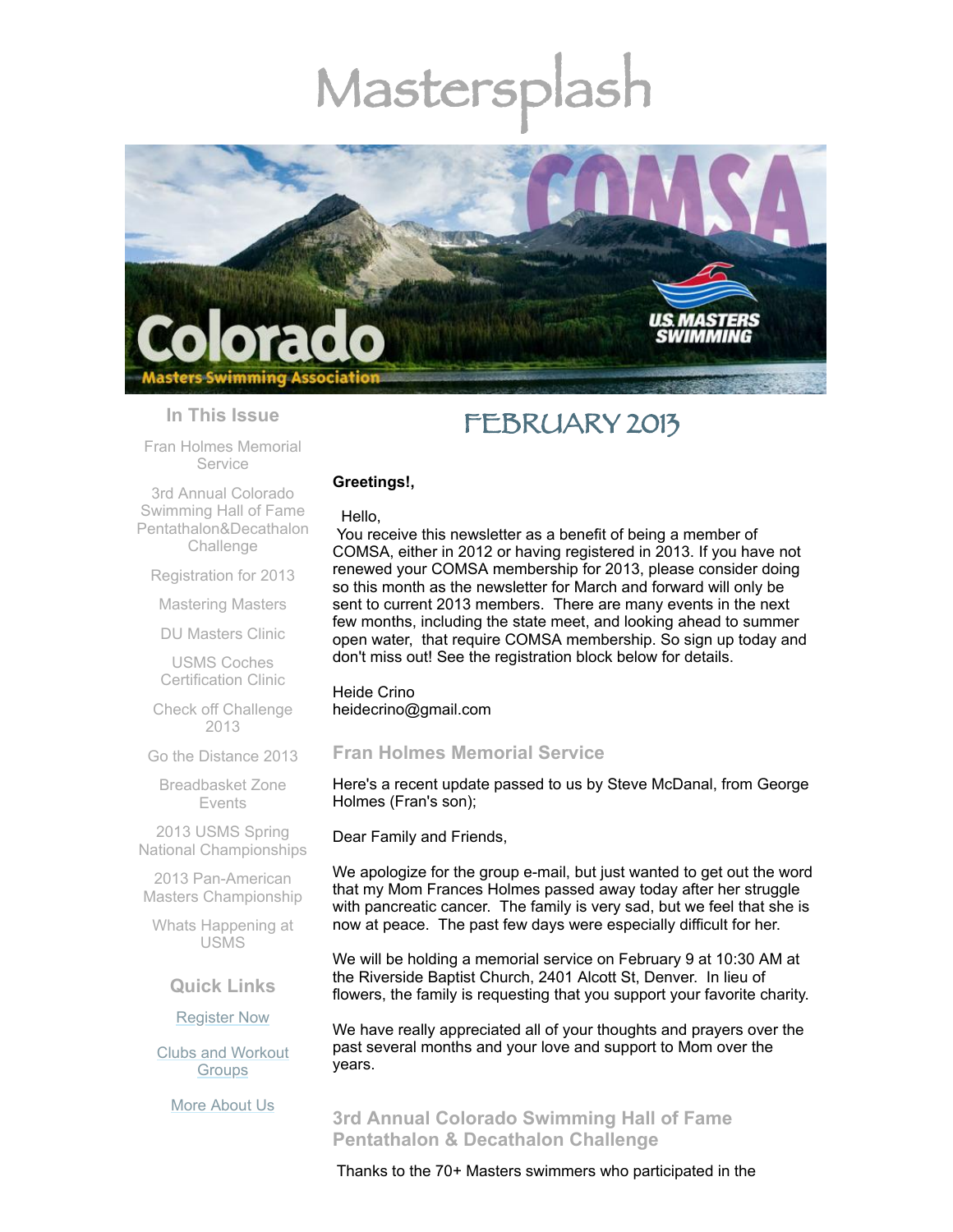## **Upcoming Events**

## **February 10, 2013**

2nd Annual Rock Classic Masters Swim Meet Castle Rock meet info and [registration](http://www.usms.org/comp/event.php?MeetID=20130210CASTLEY)

## **February 23, 2013**

34th Annual Loveland Masters Sweetheart Swim Meet (SCY) Mountain View Aquatic Center, Loveland meet info and [registration](http://www.usms.org/comp/event.php?MeetID=20130223LOVEY)

**March 23, 2013** Highlands Ranch **Masters** Short and Sweet Meet Northridge Rec Center meet info and [registration](http://www.comsa.org/events/2013%20pool/2013ShortandSweetSCY.pdf)

**April 5-7, 2013** 2013 COMSA Short Course Swimming Championships (SCY) VMAC, Thornton meet info and [registration](http://www.usms.org/comp/event.php?MeetID=20130405StateY)

**April 6, 2013**  Breadbasket Zone Meet Grinnell College, Grinnell Iowa meet info and [registration](http://www.iowamasters.org/meet_reg/2013_04_06_Iowa_Masters_Short_Course_Zone_Championship_Entry_Form.pdf)

**May 9-12, 2013** USMS Spring National Championship IU Natatorium Indianapolis, IN meet info and [registration](http://www.usms.org/comp/scnats13/)

## More [Information](http://www.comsa.org/)

# **Ongoing Events**

Go the Distance 2013 [more](http://www.usms.org/fitness/content/gothedistance) info



pentathlon/decathlon meet! Three new members were inducted at the 3rd Annual COSHOF Pentathlon & Decathlon Challenge at George Washington HS on Saturday, January 19th, 2013:

Janet Culp-Redwine - USA Synchro - Janet was part of the USA Synchro Team at the 2008 Beijing Olympics. Janet grew up in Littleton and attended Littleton High School. (Red and white jacket, center photo with Dana Johnston and GW swimmers)

Bernie Wrightson - USA Diving - Gold Medalist in the 3M Springboard in the 1968 Mexico City Olympics. Bernie was born and raised in Denver and attended Denver East. ( not pictured)

Wendy Lucero-Schayes - USA Diving - Wendy was part of the USA Diving Team at the 1988 Seoul, Korea Olympics. She grew up in Denver and attended Thomas Jefferson. (not pictured)

Wriiten by Mark Johnston on COSHOF homepage. Photos by Dana Johnston

<span id="page-1-0"></span>**Registration for 2013**

## Registration for 2013 [REGISTER](http://www.comsa.org/joining/join-online.html) HERE

**Registration for the calendar year of 2013** Some important things to know about this years' registration are: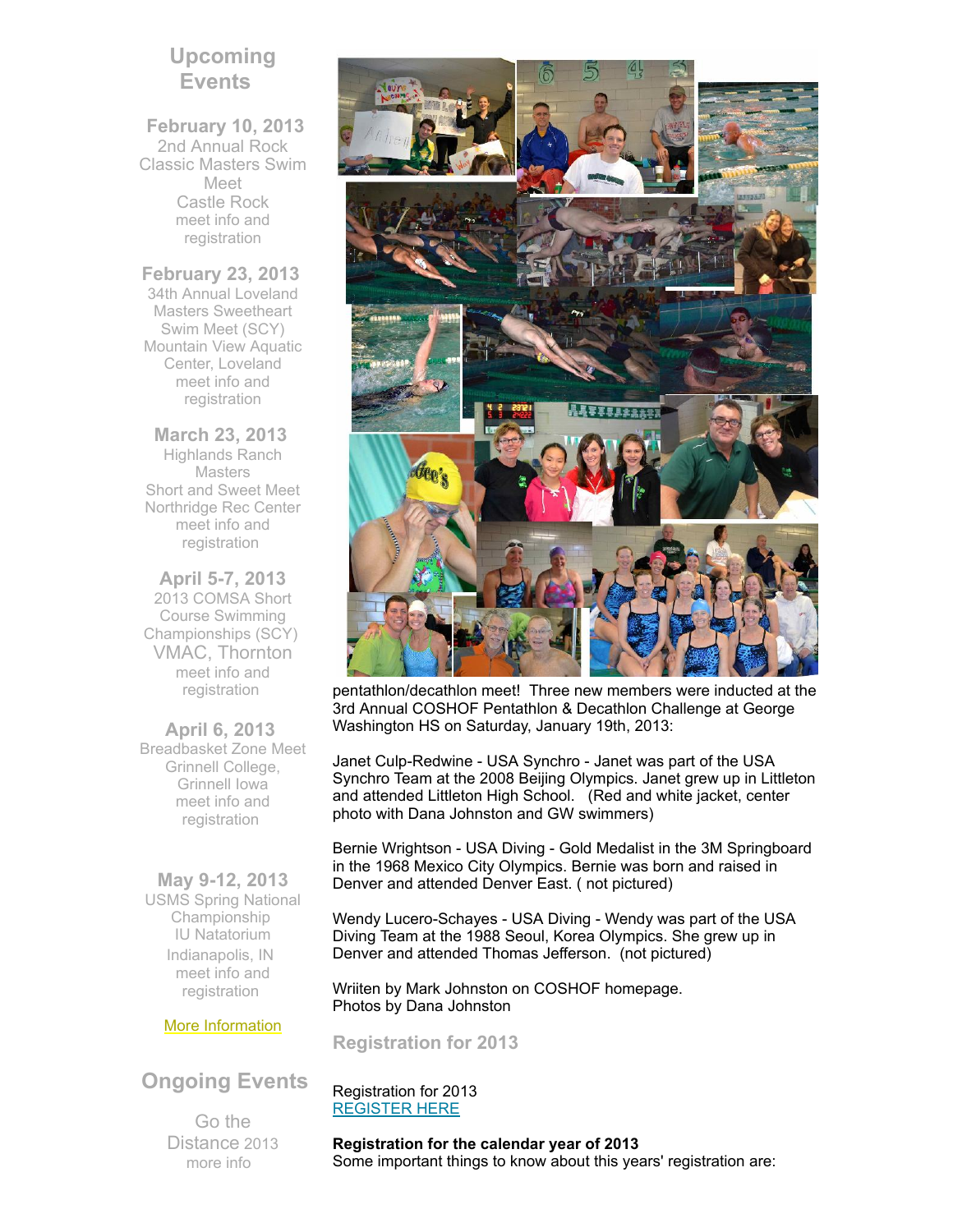Check off Challenge 2013 more info and [registration](http://www.usms.org/fitness/content/checkoff)

**[Contact](mailto:heidecrino@gmail.com?)** 

**Dues this year will be \$43.00.** Over the past few years, dues paid to Nationals has increased \$2.00 per year and COMSA has absorbed that fee for the swimmers. However, this year we have voted to pass along that \$2.00 increase along with an increase of \$1.00 for the local organization, a total increase of \$3.00. Of the \$43.00, \$10.00 stays with the local organization (COMSA) for use within Colorado and Wyoming.

**Chatfield swimmers**, please note that the waiver is now available both during online registration or attached to the paper registration. There is an immense amount of paperwork that takes place during the summer and at the pond to ensure that members sign the proper forms before swimming. The registration forms that you can download from the website will have a copy of the Chatfield waiver attached, if you plan to swim there next summer, please read and sign that additional page. **Online registration will also provide the capability to read and agree to the Chatfield waiver and rules.** When registering online, there will be a question asking you to read the document (it will require that you click on it and review it) and then agree to the terms. Any of you who swim at the pond know that this will be a benefit to all concerned. Please read and agree to this if you have any thought of swimming at Chatfield next summer. It will be a great benefit to the volunteers that keep the pond alive.

**Special discounts are offered to our older swimmers.** If you are in the 75 to 79 age group for the coming year, you will receive a \$5.00 discount on your membership. If you are in the 80+ this coming year, you will receive free membership. You should be receiving a letter about this along with a special form for registration soon if you have not already received one.

**Please review your address, phone and email information.** Often when registering, swimmers misspell or transpose numbers and letters. This can lead to invalid emails and or mailing addresses. Please verify that you have entered that information correctly.

If you have any questions regarding registration, please direct them to the Registrar, Marcia Anziano, at [CORegistrar@usms.org.](mailto:CORegistrar@USMS.org)

<span id="page-2-0"></span>**Mastering Masters Class**

An upcoming Mastering Masters class: Saturdays, February 16 - March 30 ( no class 3/2). Time: 12:45 - 2 PM Location: El Pomar Natatorium, DU, Denver Coach: Katie Walkenhorst Cost: \$85 for COMSA members, \$100 Non- COMSA memebers

[Registration](http://www.comsa.org/masteringmasters/index.html) Information

## <span id="page-2-1"></span>**DU Masters 2012-2013 Clinic** Schedule

DU Masters 2012-2013 Clinic Schedule: Attending a stroke clinic is the single most important thing you can do to improve your performance in the water. As we mature as swimmers we need to refresh our minds and muscles of the best swimming technique available. Most of us will not get any stronger or taller so if we are going to swim faster, we have to swim smarter! Attending a clinic where you receive one on one feedback from our staff of qualified and certified coaches on the latest developments in drills and techniques being examined will help you focus on areas of improvement through specific suggestions. We will have video replay of your swimming/diving/turns so you can see what you are doing well and what you can do better. Consider joining us for our remaining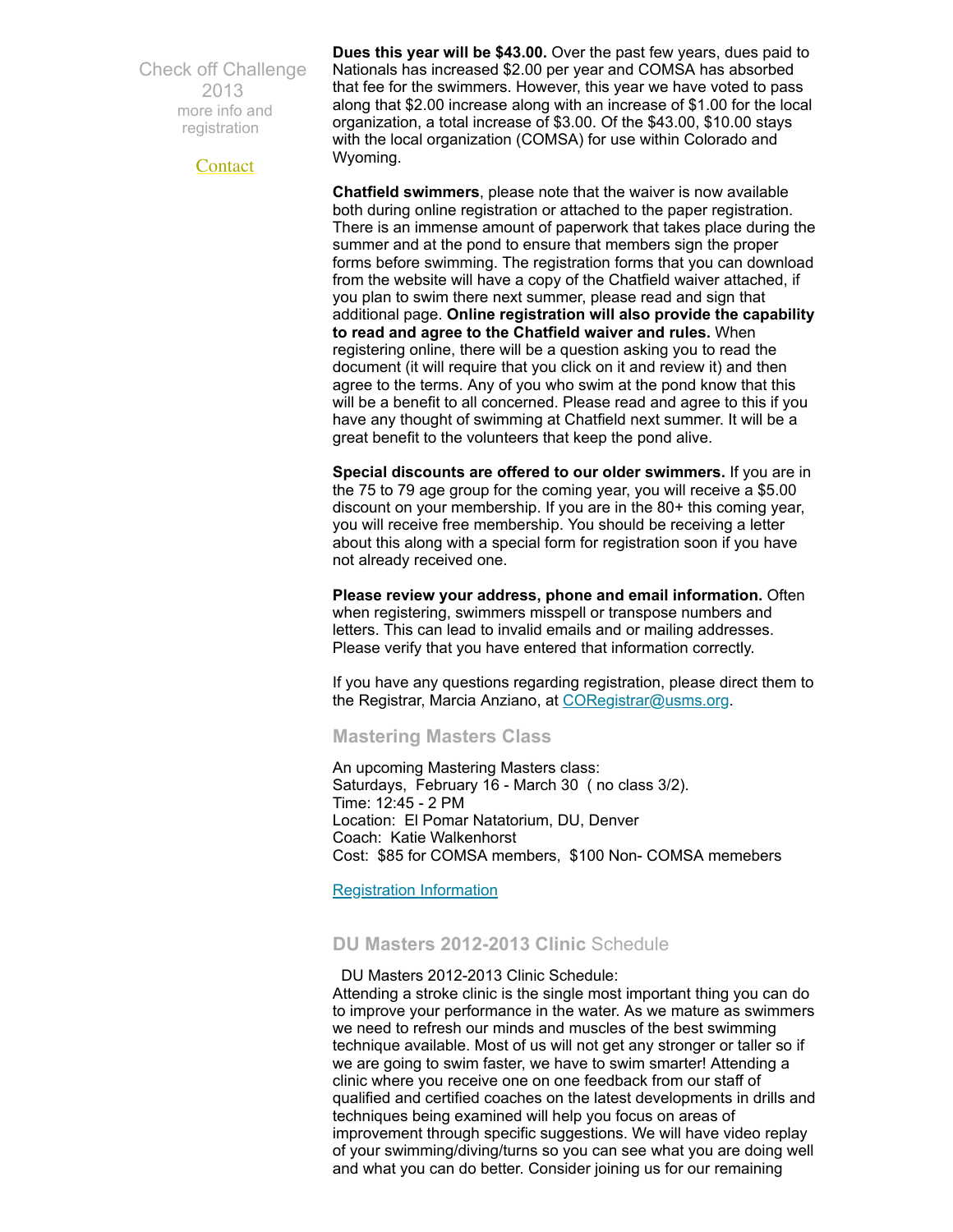clinics.

**Starts and Turns: Saturday, February 16, 2013 3:00-5:00pm** This clinic will cover the basics of the racing start and turns as they apply to the four competitive strokes including the latest information on how to make these parts of your race as efficient as possible.

**Sprinters Clinic: Saturday, March 16, 2013 3:00-5:00pm** This clinic will cover advanced details assiciated with measuring your success with the application of specific modifications to each part of your race including the start, turn and finish. Consider bringing a friend who can help record your data and conclusions.

Cost: Please pay cash for the clinic on deck directly to the clinician. \$30.00 per clinic for non- members \$25.00 per clinic for USMS/DU members

Depending upon your memberships, the cost will be: \$30.00 for non-DU/USMS/COMSA plus \$15.00 to DU for a Day Pass at the CFC front desk \$25.00 for USMS/COMSA Members for clinic plus \$15.00 to DU for a Day Pass \$25.00 for USMS/COMSA/DU Members for clinic, no Day Pass

required

Contact Andrew Levassuer [email](mailto:swimmin4fun@msn.com)

## <span id="page-3-0"></span>**USMS Coaches Certification Clinic**

April 20, 2013 Level 1 &2 April 21, 2013 Level 3 9AM - 5PM City of Thornton Recreation Center

Registration and more information as it becomes available.

## <span id="page-3-1"></span>**Check off Challenge 2013**

#### "2013 Check-Off Challenge

The CHECK-OFF CHALLENGE is a postal event designed to motivate swimmers to complete 19 "pool" events and an "open water swim" during the 2013 calendar year. It challenges all levels of swimmers. Novice swimmers can swim new events. Experienced swimmers can try for their personal best times in as many events as practical. Simply "Check-off" each swim on your t-shirt when you complete the event." USMS website



#### read [more](http://www.usms.org/fitness/content/checkoff) and register here.

## <span id="page-3-2"></span>**Go The Distance 2013**

#### "Go the Distance in 2013

Nike GTD is a self-directed program intended to encourage Masters swimmers to regularly exercise and track their progress. There's no time limit for the distance milestones, except that they must be



achieved in the calendar year. Speed doesn't count-just the effort to attain whatever goal you set for yourself.

Nike GTD is on the honor system-you track the distance you swim. Daily, weekly, or monthly, enter that information into your online Fitness Log (FLOG). When you achieve certain milestones, you'll be recognized on the U.S. Masters Swimming website and receive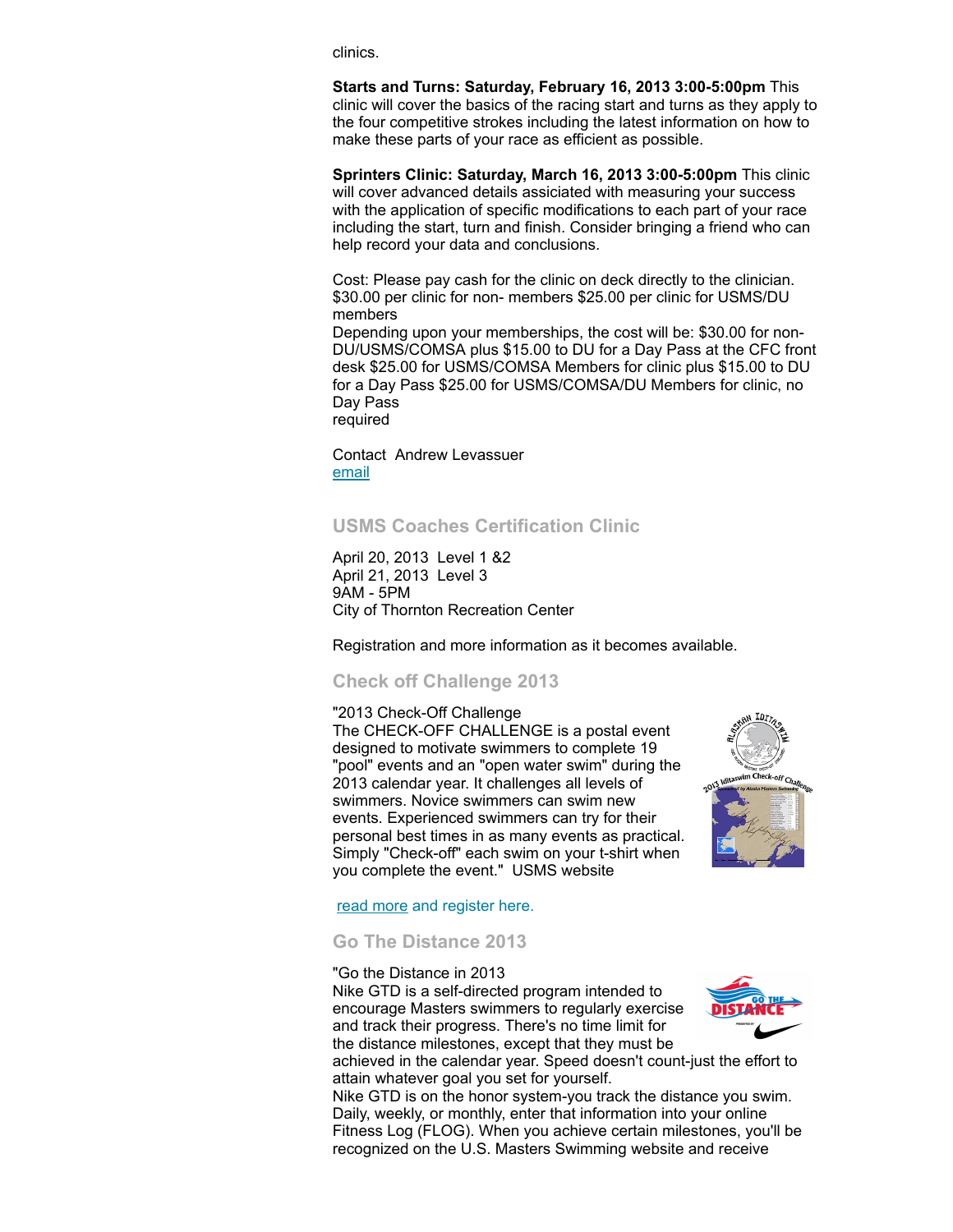special prizes from Nike Swim, our title sponsor for the event." USMS website

[more](http://www.usms.org/fitness/content/gothedistance) info and registration

### <span id="page-4-0"></span>**Breadbasket Zone Events**

SAVE THE DATE! Breadbasket Zone Meet - 2013 April 6, 2012 Grinnell College Grinnell, Iowa [Meet](http://www.iowamasters.org/meet_reg/2013_04_06_Iowa_Masters_Short_Course_Zone_Championship_Entry_Form.pdf) info

Colorado Masters Swimming Association is part of the Breadbasket Zone within USMS. Some of the other members of the Breadbasket Zone with websites are: Minnesota, Iowa, Missouri Valley and Ozark Masters. If you are looking for other swimming events, both pool and open water in our zone, check out their websites below. [Minnesota](http://www.minnesotamasters.com/) Masters

[Iowa](http://www.iowamasters.org/) [Missouri](http://movymasters.com/) Valley **[Ozark](http://www.ozarklmsc.org/)** [Nebraska](http://nebraskaswimming.org/NEMS/Home.html) Masters

## <span id="page-4-1"></span>**2013 USMS Spring National Championships**

2013 U.S. Masters Swimming Spring National Championship IU Natatorium, Indianapolis, Indiana May 9-12, 2013 Short Course Yards

meet info, qual. times and order of events



## <span id="page-4-2"></span>**2013 Pan -American Masters Championship**

"U.S. Masters Swimming is pleased to host the 2013 Pan American Masters Championship. The Championship, awarded by Union American de Natacion, will be hosted in partnership with the Sarasota Family YMCA, in Sarasota, Fla. Our Travel page includes our Letter of Invitation.



Masters synchronized swimming and pool swimming competition will be held at the Selby Aquatic Center adjacent to the Sarasota Y's Evalyn Sadlier Jones branch in Sarasota, Fla. The synchro event dates are June 1-4, and swimming events June 5-12. An open water swim will be hosted June 13 at Siesta Key in Sarasota, Fla.

This will be the first time the USA has hosted the biennial event. The Championship is expected to attract up to 2,000 adult swimmers from the South America, Central America, the Caribbean, Mexico, Canada and the USA." Pan-American Masters Championship meet page

#### [Meet](http://www.panamericanmasters2013.org/) info

## <span id="page-4-3"></span>**What's Happening at U.S.M.S.**

As members of COMSA, you are also members of U. S. Masters Swimming. Check that website for information on Fitness Events, Coaching tips, Competitions nation wide, and many other areas of interest to swimmers everywhere .... U. S. Masters [Swimming](http://www.usms.org/)